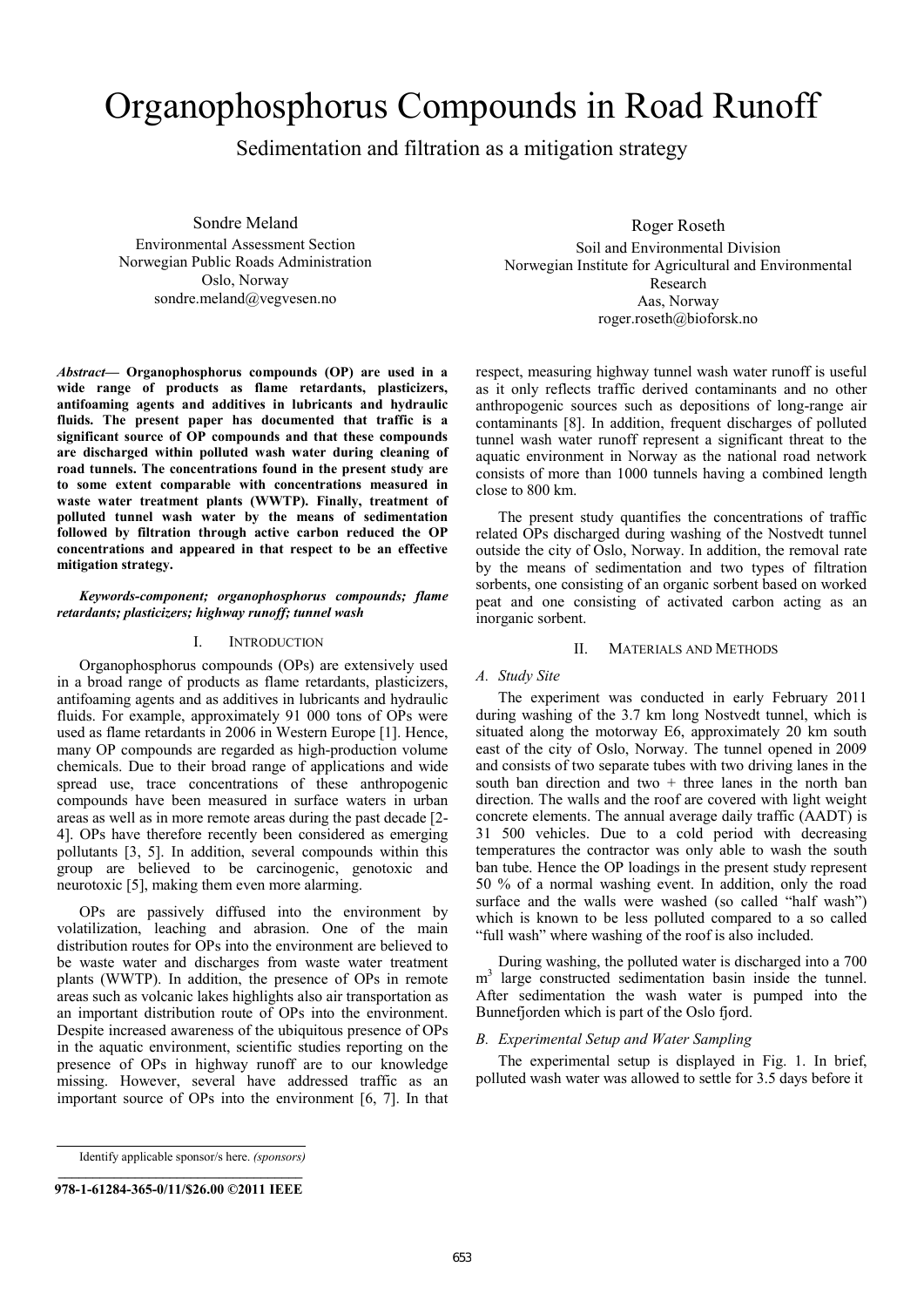

Figure 1. Outline of the experimental setup. Arrows indicate the water flow through the experiment. Crossed circles represent the various water sampling locations:  $1 =$  pre sedimentation during the tunnel wash,  $2 =$  after

sedimentation, 3 and  $4 =$  after filter treatment unit (FTU) filled with peat and activated carbon, respectively.

was pumped to two filter treatment units (FTU). Both FTUs consisted of six rectangular boxes stacked on top of each other. Each box had a filter surface area of  $0.25 \text{ m}^2$ . The bottom of each box was perforated with small holes to provide uniform distribution of the wash water through the FTUs. The top-box was empty while the sorbent media was placed in the four consecutive boxes each filled with approximately 30 L of sorbent material (a total of 120 L sorbent material in each FTU). The treated wash water was drained from the empty bottom-box into a bucket where the final water sampling was performed. Four liters of wash water was pumped during a period of 30 s followed by a 3.5 min pause. Hence, the water flow was 1 L/min and a total of 1440 L wash water was filtrated during a period of 24 h, giving a hydraulic loading rate (HLR) of 5.76 m<sup>3</sup> x m<sup>-2</sup> x day<sup>-1</sup>.

Two different commercially available filter sorbents were used in the present experiment, one consisting of an organic sorbent based on thermally worked peat (Filterabsorbent AFX©, Axon Environment Technique) and one consisting of activated carbon acting as an inorganic sorbent (Organosorb 10, Desotec Activated Carbon).

Water samples were collected by using 4 automatic water samplers. One was applied to collect wash water during the tunnel wash and was installed prior to the sedimentation basin (pre sedimentation). The other three samplers were collecting wash water during the filtration experiment; one collecting samples from an inlet box prior to the FTUs, representing concentrations after sedimentation, and the other two samplers were applied to collect wash water from the outlet of each FTU, respectively. The water sampler collecting water during the tunnel wash was programmed to collect four sub-samples in a polyethylene bottle each hour before moving forward to the next bottle in line. A total of 24 bottles were collected during a period of 24 h. A composite sample, stored in 2 x 1 L glass bottles, was made from the respective 24 bottles representing an average of the OP concentrations from the present tunnel wash. During the filter experiment the three automatic water samplers were programmed to collect 0.3 L every 6 h (i.e. 1.2 L per 24 h) in 5 L polyethylene bottles, representing an average OP concentration of a period of 4 days. The composite samples were stored in 2 x 1 L glass bottles and

kept cold and dark prior to the OP analysis. The analysis which was performed by the commercial laboratory ALS Laboratory Group Norway AS (www.alsglobal.no) using gas chromatography – mass spectrometry detector (GC-MSD) included 13 different OP compounds (the abbreviation is given in brackets): tri(2-chloroisopropyl)phosphate (TCPP), tri(2 chloroethyl)phosphate (TCEP), tri-n-butyl phosphate (TBP), tri(1,3-dichloro-2-propyl)phosphate (TDCP/TDCPP), tricresyl phosphate (TCrP), triphenyl phosphate (TPhP), tri-isobutyl phosphate (TiBP), tri-o-cresyl phosphate (ToCrP), tri(2 butoxyethyl)phosphate (TBEP), 2-ethylhexyl diphenyl phosphate (EHDPP), dibutyl phenyl phosphate (DBPhP), diphenyl butyl phosphate (DPhBP), tri(2-ethylhexyl)phosphate (TEHP).

#### *C. Statistics*

The statistics were conducted by using Minitab 15 software. One-way ANOVA followed by Tukey Simultaneous Tests were applied to test for any significant difference between the various treatment steps regarding the overall removal rate in percent (%) of OP compounds. Due to skewed normality the data were transformed (Johnson transformation) prior to the statistical analysis. In addition, the data were checked for equal homogeneity (Levene's test). P<0.05 was set as criteria for significance.

## III. RESULTS AND DISCUSSION

# *A. Concentrations and Sources*

Approximately 130 m<sup>3</sup> water and  $0.35 - 0.40$  m<sup>3</sup> detergent were used during washing of the south ban tube in the Nostvedt tunnel. Of the 13 different OP compounds only TCPP, TCEP, TBP, TDCP/TDCPP, TPhP, TiBP and TBEP were present at concentrations above the limit of quantification (LOQ) (Fig. 2). It should be stressed that the samples in the present study represent a time weighted average of the tunnel wash and not the maximum concentrations. Hence, the presence of other OPs in the discharged tunnel wash water cannot be totally excluded. Based on the samples from the pre sedimentation sampling the ranking of the 7 OP compounds was in decreasing order: TBP > TBEP > TCPP > TCEP > TiBP > TDCP/TDCPP > TPhP.

The concentrations found in the present study were generally comparable with measurements done in Austrian, German and Swedish WWTPs [4, 9, 10] and storm water runoff [7], but considerable higher than measurements done in various surface waters from both urban and remote areas [2-4]. In a Swedish study performed by Marklund et al. [6] the concentrations of the OPs TCPP, TCEP, TPhP and TBEP measured in snow samples were clearly reduced by increasing distance from a road intersection indicating a strong relationship to traffic. All these compounds were present in elevated concentrations in the present study manifesting traffic as an important source. Interestingly, TBP which was the dominant OP compound in the present study and TDCP/TDCPP did not correlate with traffic in the study by Marklund et al. [6]. This might indicate that TBP and TDCP/TDCPP have an origin more related to the tunnel body and/or technical equipment inside the tunnel rather than from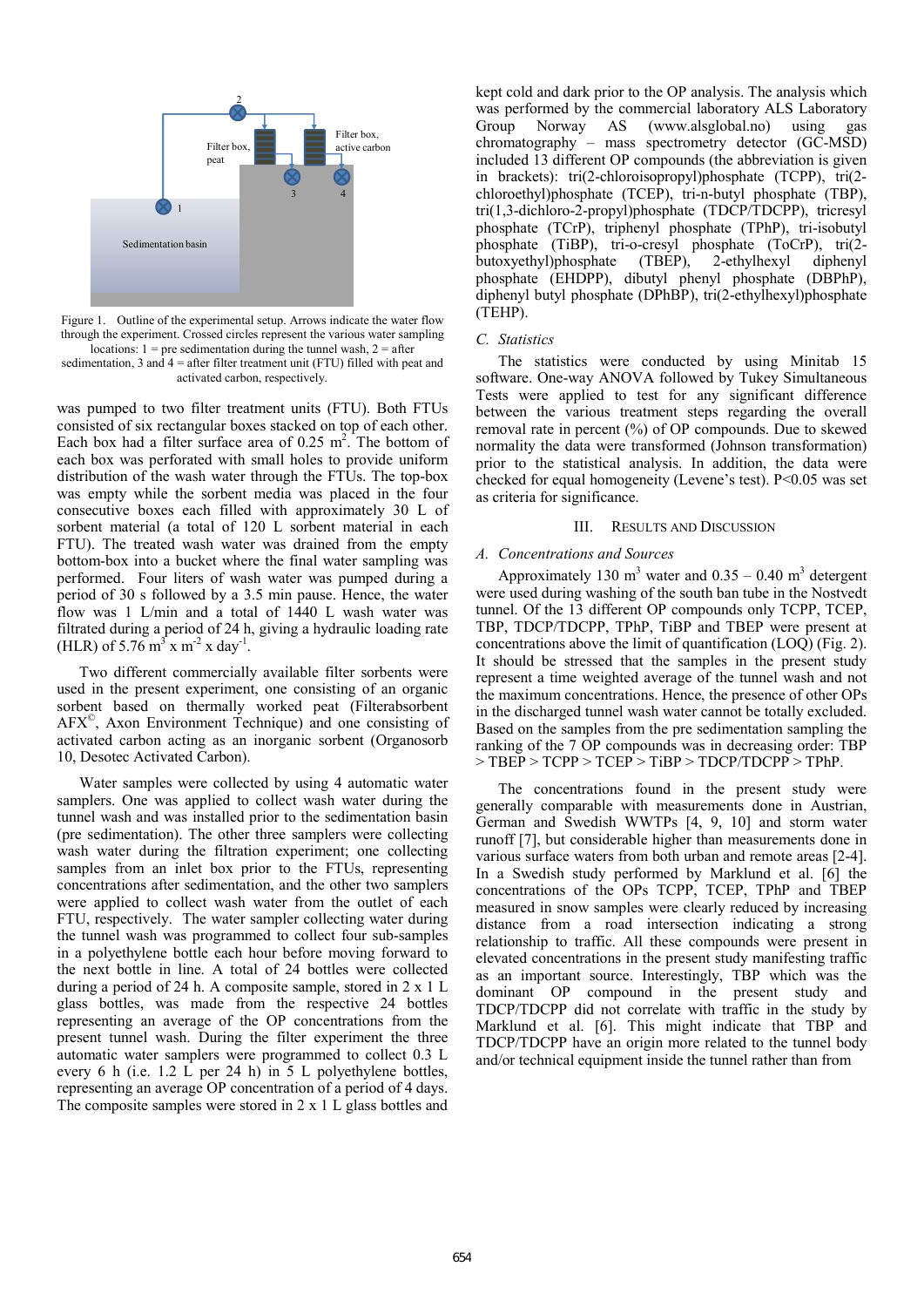

Figure 2. Concentrations of TCPP, TCEP, TBP, TDCP/TDCPP, TPhP, TiBP and TBEP in tunnel wash water during the tunnel wash (black bars), after sedimentation (dark grey bars), after sedimentation and peat FTU (light grey bars) and finally after sedimentation and active carbon FTU (white bars). Measured OP concentrations are given above each corresponding bar.

the vehicle. For example both TBP and TDCP/TDCPP are commonly used as anti-foam agents and could therefore possibly be linked to the detergents used in the tunnel wash. However, neither TBP and TDCP/TDCPP nor other OP compounds are listed on the material safety data sheet (MSDS) for the detergent used by the current contractor [11]. In addition to be used as antifoam agents TBP is used in concrete to regulate the concretes elasticity and pore size [4], and this may be a plausible explanation of the high TBP concentrations in the present study.

Although TCEP since the mid 1990s has been substituted by TCPP in the European industry, TCEP is still found in relatively high concentrations in the environment [7]. The elevated TCEP concentrations found in the present study confirm this picture and both TCEP and TCPP have been linked to traffic related sources. For example, Marklund et al. [6] suggested that these two compounds originated from the car interior and further emitted through the ventilation system as the compounds are used in polyurethane polymers that are used in e.g. car seats. The same authors claimed that traffic was a major source of TEHP as high levels of that compound were measured in snow samples adjacent to roads. This is contradictory to the results in the present study where TEHP was below LOQ.

## *B. Sedimentation and Filter Treatment Experiment*

Apart from TCEP, which for some reason had negative removal rate (i.e. higher concentrations in the treated wash water effluents), all OP compounds had reduced concentrations and removal rates after the sedimentation basin (Fig. 2 and TABLE I). Excluding TCEP, the removal rate for the various OP compound ranged from  $3 - 71\%$ ,  $17 - 75\%$  and  $39 - 95\%$ for treatment by the means of sedimentation, sedimentation and peat sorbent and sedimentation and active carbon sorbent, respectively. The chlorinated compound TCPP was apparently the OP compound with the lowest removal rate in the present

TABLE I. ESTIMATED REMOVAL RATES IN PERCENT (%) FOR THE VARIOUS OP COMPOUNDS BASED ON THE CONCENTRATION DATA DISPLAYED IN FIG. 2.

| <b>OP</b> compound | % removal            |                                  |                                    |
|--------------------|----------------------|----------------------------------|------------------------------------|
|                    | <b>Sedimentation</b> | <b>Sedimentation</b><br>$+$ peat | $Sedimentation +$<br>active carbon |
| <b>TCPP</b>        | 3                    | 17                               | 71                                 |
| <b>TCEP</b>        | $-67$                | $-77$                            | $-15$                              |
| <b>TDCP/TDCPP</b>  | 52                   | 68                               | 87                                 |
| <b>TBP</b>         | 55                   | 71                               | 95                                 |
| TPhP               | 35                   | 75                               | 91                                 |
| TiBP <sup>a</sup>  | $39 - 100$           | $39 - 100$                       | $39 - 100$                         |
| <b>TBEP</b>        | 71                   | 73                               | 85                                 |

a. Reduction calculated with respect to LOQ (0.02 µg/L).

study. In contrast, the highest removal rates were observed of the non-chlorinated OP compounds TBEP, TPhP and TBP. Hence, the results indicate that chlorinated OPs are apparently less effectively removed compared to non-chlorinated OPs by the means of sedimentation and filtration. This is in accordance with measurements done in influents and effluents from WWTPs [9, 12].

Overall the concentration of the various OP compounds was reduced on average by 43 % in the sedimentation basin, indicating that a major fraction of these contaminants in tunnel wash water is associated to particles (Fig. 3). By including a filtration step with active carbon the treatment was significantly improved, and an overall reduction of 86 % was achieved. In contrast, filtration by using peat as a sorbent did not significantly improve the overall removal rate of OP compounds beyond that achieved by sedimentation alone. To our knowledge no studies regarding treatment of OP compounds in stormwater- or highway runoff presently exists. However, Andresen and Bester [13] documented that active carbon filtration was effective in eliminating both chlorinated OPs and non-chlorinated OPs in drinking water purification. In addition, they documented that chlorinated OPs such as TDCP, TCEP and TCPP were poorly removed by e.g. precipitation with aluminum salts and multilayer filter consisting of gravel and sand. Hence, their findings are to some extent concurrent with the results in the present study although the concentrations levels are quite different.

#### IV. CONCLUSION

The present study has documented that traffic is both a significant source and a significant distribution route for several OP compounds into the aquatic environment. The measured concentrations in the tunnel wash water were to some extent comparable with concentrations normally present in WWTPs around Europe. Finally, sedimentation followed by filtration through active carbon appeared to be an effective mitigation strategy in order to reduce the concentration levels and thereby protecting the aquatic environment from OP pollution. However, this experiment should be followed up to better understand the removal mechanisms and to determine the performance of the filter sorbents over time to reveal problems related to e.g. saturation and clogging of the sorbents.